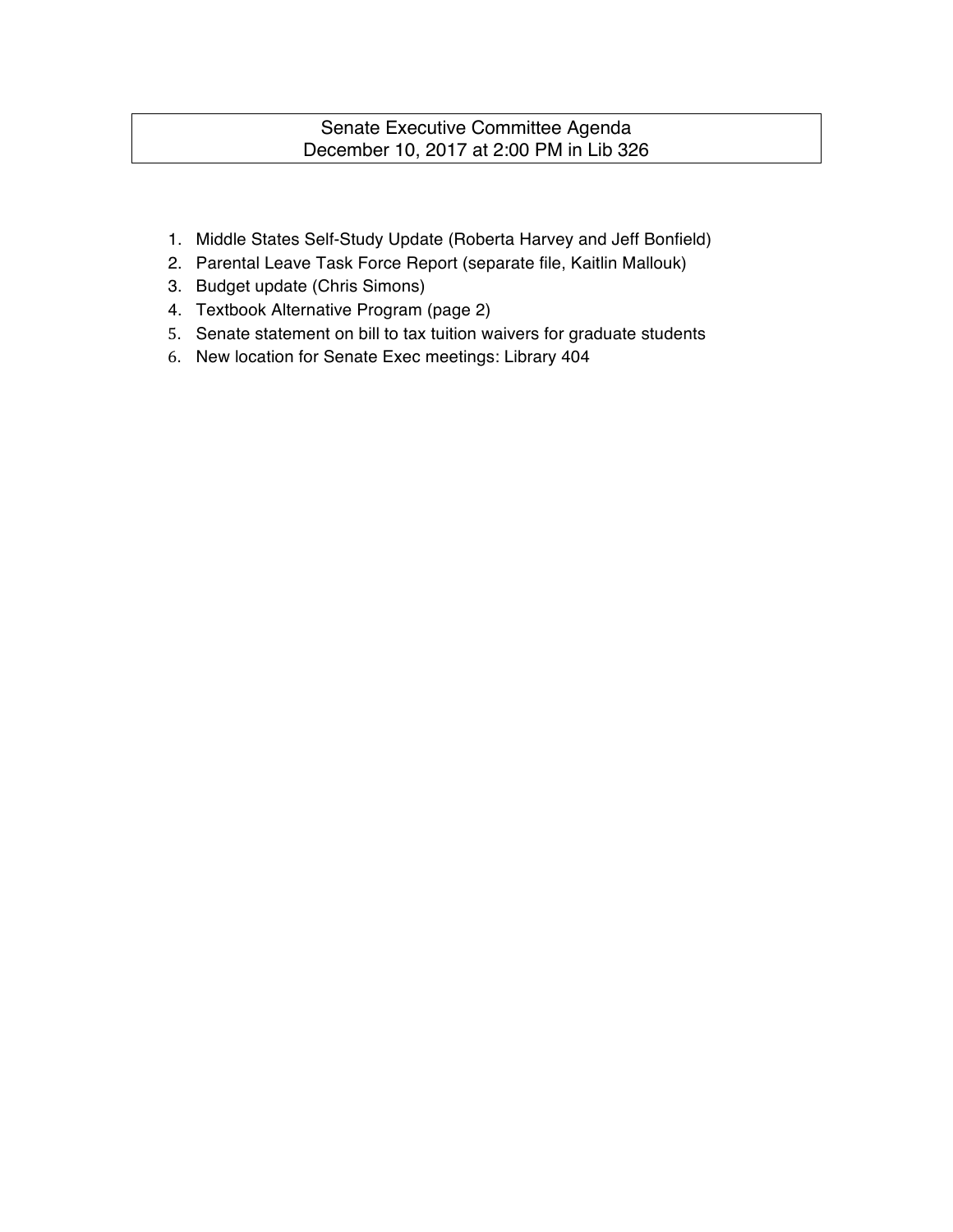#### **Rowan University Textbook Alternative Program (TAP) Tapping into Rowan's resources to drive down the cost of course materials**

#### **Program Overview**:

The high cost of course materials is an obstacle to affordability and success for many Rowan students, especially since these costs are typically paid out-of-pocket. Students are often faced with the dilemma of choosing to pay for course materials or for other needs like housing and food. In a spring 2016 survey of undergraduate students at Rowan, 37% of respondents indicated that they had not purchased all of their course materials, with cost as the most common reason given  $(85\%)$ . This is particularly troubling since over 92% of faculty respondents at Rowan in a spring 2017 survey indicated that not purchasing course materials could negatively impact student success "a great deal" (63.2%) or "somewhat" (28.9%).

### **Program Goals:**

(1) raise awareness of the rising cost of course materials; (2) create a structure to support efforts by faculty and departments to drive down the cost of course materials. 

Rowan University's Affordability Task Force is proposing to issue five \$2,000 grants to faculty members seeking to redesign their course materials with the use of library, free, and open resources that would lower the cost of those materials for Rowan students. One example of implementing alternative course materials is in the *Rowan* 101: College Success course, which first began using an Open Education Resource (OER) in fall 2016, in lieu of a traditional textbook. In three semesters, this project has saved Rowan students an estimated \$43,296.

The Textbook Alternative Program (TAP) would support efforts by faculty and departments to reduce the cost of the materials in their course(s). This project is modeled after similar initiatives at several of our peer institutions, including Temple University and Rutgers University. To fund the \$10,000 needed for five faculty grants in this initial year, we will use the \$2000 award that the Affordability Task Force received for winning the **Best Practices award** at the National Symposium on Student Retention, and are seeking \$8,000 of internal funding to establish this program. We will explore external funding opportunities in the future.

# **Application Process and Criteria:**

Interested faculty members would complete an application indicating their plan of action, including the overall change in course materials, timeline for the project, total number of students (and sections) potentially impacted, total dollars saved by students, and the sustainability of the proposal. The TAP webpage (in development) outlines the program and application criteria and will highlight the award recipients. The selection committee would include a diverse group of faculty and staff including representatives from the Faculty Center, Campbell Library, and University Senate.

# **TAP Timeline for 2018-2019:**

January 2018 – "Coming Soon" announcements about TAP that includes application information